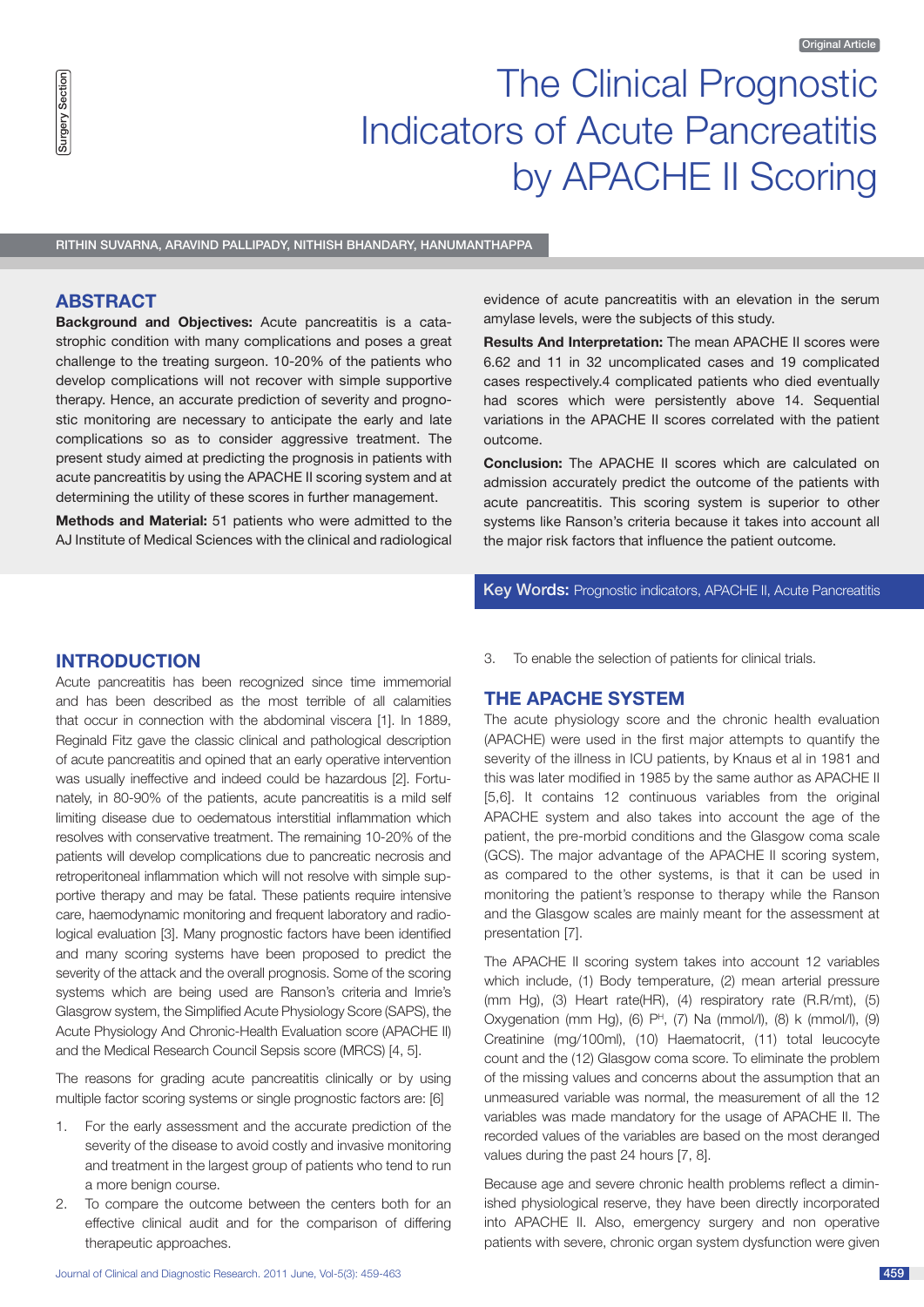five additional points in comparison to the elective surgical patients who were given only two points because patients with severe chronic conditions are not considered to be candidates for elective surgery [8].

# **PATIENTS AND METHODS**

Patients who were admitted to the AJ Medical College hospital, Mangalore from 10/08/2008 to 10/12/2010, with a clinical diagnosis of acute pancreatitis which was corroborated by any one of the below mentioned criteria, were included in the study.

- 1. Serum amylase exceeding 1000 IU/L.
- 2. Signs of pancreatitis seen on ultrasonography of the abdomen or on contrast enhanced CT scan.

The APACHE II Severity of The Disease Classification System which was proposed by Knaus et al was used and the scores were assigned to all patients. The end point of the patient outcomes were grouped as either uncomplicated or complicated. A complicated outcome was defined as

#### **A) The development of local pancreatic complications**

(a) Necrosis (demonstrated by CT scan or during surgery)

## **B) The development of a systemic complication (major organ failure)**

- (a) Acute respiratory insufficiency ( $PO_{2}$ <60 mm Hg. Requiring ventilation or oxygen therapy by mask for greater than 5 days)
- (b) Renal failure (Urine output <400ml/24 hrs with a rising blood urea and serum creatinine and with no response to 24 hrs fluid therapy)
- (c) Left ventricular failure and pulmonary oedema which were diagnosed clinically and supported by characteristic changes on the chest X ray.

#### **C) Death**

The data was processed by using the dBase IV and the Excel programmes. The observations were recorded. Its sensitivity, specificity and predictive value have analyzed the diagnostic performance of the scoring system. Statistical analysis was conducted by using the Chi-square test and the Fisher's exact test.

| Beginning: Date ------------- Time --------------- APACHI II patients study number Patients initial                     |                               |              |             |             |                              |                       |               |                       |           |
|-------------------------------------------------------------------------------------------------------------------------|-------------------------------|--------------|-------------|-------------|------------------------------|-----------------------|---------------|-----------------------|-----------|
| Acute Physiology and Chronic health evaluation                                                                          |                               |              |             |             |                              |                       |               |                       |           |
| A: Acute physiology score (12 variables)                                                                                | High abnormal rage            |              |             |             |                              | Low abnormal range    |               |                       |           |
| Physiological Variables                                                                                                 | $+4$                          | $+3$         | $+2$        | $+1$        | $\Omega$                     | $+1$                  | $+2$          | $+3$                  | $+4$      |
| Temperature – rectal $(^{\circ}C)$                                                                                      | $\geq 41$                     | 39-40.9      |             | 38.5-38.9   | 36-38.4                      | $34 - 35.9$           | $32 - 33.9$   | $30 - 31.9$           | $<$ 29.0  |
| Mean arterial pressure (mm Hg)                                                                                          | >160                          | 130-159      | 110-129     |             | 70-109                       |                       | $50 - 69$     |                       | $\leq 49$ |
| Heart rate-ventricular response                                                                                         | $\geq$ 180                    | 140-179      | 110-139     |             | 70-109                       |                       | $55 - 69$     | $40 - 54$             | $\leq 39$ |
| Respiratory rate non ventilated or ventilated                                                                           | >50                           | $35 - 49$    |             | $25 - 34$   | $12 - 24$                    | $10 - 11$             | $6 - 9$       |                       | $\leq 5$  |
| Oxygen: $A - a DO$ or $PaO2$ (mm Hg)<br>$FiO2$ $\geq$ 0.5 record A – aDO2<br>$FiO_2 < 0.5$ record only PaO <sub>2</sub> | >500                          | 350-499      | 200-349     |             | <200<br>PO <sub>2</sub> > 70 | PO <sub>2</sub> 61-70 |               | PO <sub>2</sub> 55-60 | $PO2<$ 55 |
| Arterial pH                                                                                                             | $\geq 7.7$                    | $7.6 - 7.69$ |             | 7.5-7.59    | 7.33-7.49                    |                       | $7.25 - 7.32$ | $7.15 - 7.24$         | < 7.15    |
| Serum $HCO3 - only if no ABGs$                                                                                          | >52                           | $41.5 - 1.9$ |             | $32 - 40.9$ | $23 - 31.9$                  |                       | 18-21.9       | $15 - 17.9$           | $<$ 15    |
| Serum sodium (mmol/l)                                                                                                   | 180                           | 160-179      | 155-159     | $50 - 154$  | 130-149                      |                       | 120-129       | $111 - 119$           | < 110     |
| Serum potassium (mmol/l)                                                                                                | $\geq 7$                      | $6 - 6.9$    |             | $5.5 - 5.9$ | $3.5 - 5.4$                  | $3 - 3.4$             | $2.5 - 2.9$   |                       | < 2.5     |
| Serum creatinine (umol/l)                                                                                               | >350                          | 200-340      | 150-190     |             | 60-140                       |                       | <60           |                       |           |
| Haematocrit (%)                                                                                                         | $\geq 60$                     |              | $50 - 50.9$ | 46-49.9     | $30 - 45.9$                  |                       | $20 - 29.9$   |                       | $<$ 20    |
| White Blood cell court (x1000 /mm <sup>3</sup> )                                                                        | $\geq 40$                     |              | $20 - 39.9$ | $15 - 19.9$ | $30 - 14.9$                  |                       | $1 - 2.9$     |                       | $<$ 1     |
| Glasgow Coma Score (GCS)                                                                                                | Score = $15$ minus actual GCS |              |             |             |                              |                       |               |                       |           |
| <b>[Table/Fig-1]:</b> The APACHE II chart for scoring                                                                   |                               |              |             |             |                              |                       |               |                       |           |
|                                                                                                                         |                               |              |             |             |                              |                       |               |                       |           |

| <b>B.</b> Age points                                 |               |                                                                                                           |                                       |                                                                   |                                        |  |  |
|------------------------------------------------------|---------------|-----------------------------------------------------------------------------------------------------------|---------------------------------------|-------------------------------------------------------------------|----------------------------------------|--|--|
| Age years                                            | <b>Points</b> | <b>History</b>                                                                                            | <b>Points for elective</b><br>surgery | Points for<br>emergency<br>surgery and non-<br>operative patients | Apache II score:<br>sum of $A + B + C$ |  |  |
| >44                                                  | $\Omega$      | Liver: Biopsy proven cirrhosis and documented portal<br>hypertension or prior episodes of hepatic failure |                                       | 5                                                                 | A: APS score                           |  |  |
| $45 - 54$                                            | 2             | Cardiovascular NYHA class IV                                                                              | $\overline{2}$                        | 5                                                                 | <b>B: Age Points score</b>             |  |  |
| $55 - 64$                                            | 3             | Respiratory eg. Severe COPD, hypercapnia, home O2<br>pulmonary hypertension                               | $\overline{2}$                        | 5                                                                 | C: Chronic health<br>points score      |  |  |
| $65 - 74$                                            | 5             | Renal chronic dialysis                                                                                    | 2                                     | 5                                                                 |                                        |  |  |
| >75                                                  | 6             | Immunocompromised                                                                                         | $\overline{2}$                        | 5                                                                 | Total apache II                        |  |  |
| <b>Table/Fig-21:</b> The APACHE II chart for scoring |               |                                                                                                           |                                       |                                                                   |                                        |  |  |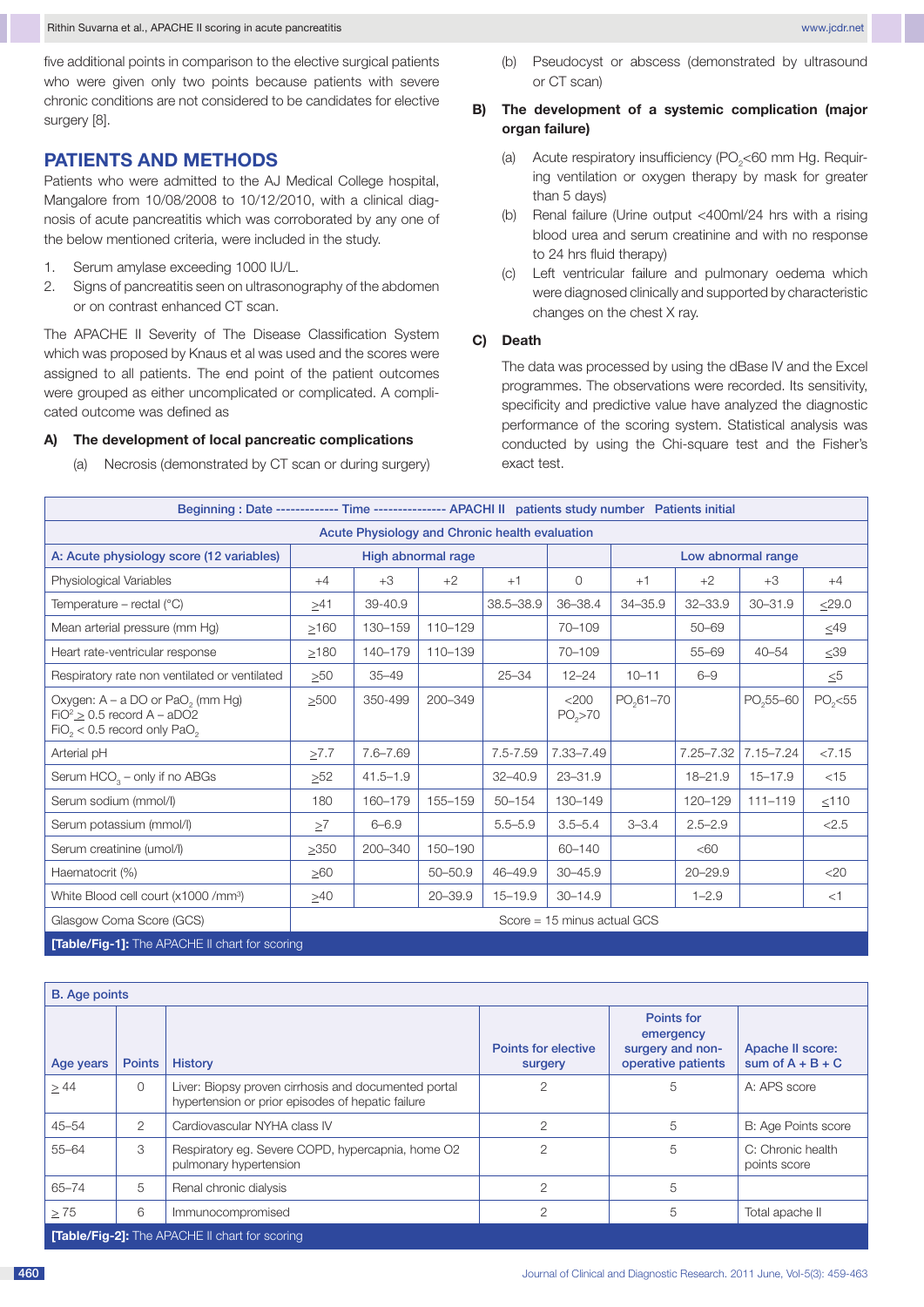## **RESULTS**

A total of 51 patients were available for analysis during the course of the study of which a majority was males (46). The mean age of the cohort was 40.9 yrs and the peak incidence of the disease was in the 4th decade. Pain in the abdomen was the chief complaint in all the patients and it was associated either with vomiting, distention, ascites or ileus. A history of alcohol consumption as the aetiology of pancreatitis was accounted for in 72% of the patients while gall stones were the aetiology in 14% of the patients. In another 14% of the cases, a definite cause was not ascertained.

#### **Outcome of the patients**

Out of the 51 patients with acute pancreatitis, 32 (63%) had an uncomplicated outcome, as shown in [Table/Fig-3].

Complications were seen in 19 (37%) patients, out of which 8(16%) developed pseudo cysts. Pancreatic necrosis was observed in 2(4%) cases and 1 patient developed an abscess which was tracked down to the lumbar region. Renal failure and respiratory failure were encountered in 5 patients (10%) and in 3(6%) patients respectively. 4 patients had a fatal outcome as the sequelae to pancreatic necrosis and multi organ dysfunction syndrome (MODS).

## **Summary of the outcomes in patients who were group based on a range of APACHE II scores on admission.**

The average APACHE II score in patients who had an uncomplicated outcome was 6.62, the score in patients with a complicated outcome was 11 and that in patients with a fatal outcome was 18.6.

Of the 15 (29%) patients who had an admission with the APACHE II score in the range of 0-5, 14 (93%) had an uncomplicated outcome and 1(7%) developed a pseudocyst.

Eighteen (35%) patients had on admission, the APACHE II score in the range of 6-10 and 15 (83%) of them had an uncomplicated outcome. 2 (11%) developed pseudocysts and 1 (6%) developed major organ failure.

Of the 9(18%) patients with an admission APACHE II score in the range of 11-15, 3(33%) had an uncomplicated outcome and 2 (22%) developed pseudocysts, 2 (22%) had necrosis/abscess and 2 (22%) developed major organ failure. Of the total 9 (18%) patients with an APACHE II score of more than 15, 4 (44%) had a fatal outcome. Of the 4 patients with a fatal outcome, 1 had severe pancreatic necrosis and 3 died of multiple organ failure.

The APACHE II score  $(≥ 10)$  which was calculated at the time of admission, predicted 72% of the severe attacks and 76% of the mild attacks with a positive predictive value of 68% and a negative predictive value of 78%. An on-admission APACHE II score of more than 9 predicted more number of severe attacks (75%) but less number of mild attacks (60%), with a positive predictive value of 55.5% and a negative value of 78%.

On admission APACHE II scores of more than 12 predicted less number of severe attacks (52%) and branded the more severe attacks as mild (specificity 89%).

An APACHE II score of more than 10 had the best sensitivity, specificity and predictive value (P value <0.001). Refer [Table/Fig-4] for details.

When the 14 individual components of the APACHE II score were examined, serum sodium, serum creatinine, pH, pO<sub>2</sub>, heart rate and the Glasgow coma scale were found to be significantly different in the uncomplicated group and in the complicated group. The Glasgow coma scale had the best correlation with a P value of <0.001.

## **The sequential APACHE II score**

The APACHE II scores were repeated in 18 patients for a variable duration (a maximum of 5 days). Patients with an increase in the APACHE II score on subsequent days had a complicated outcome in the form of pseudo cysts, necrosis, organ failure or death. In patients with decreasing scores on the subsequent days, the outcome was proportionally better. All patients who had scores persistently above 14, died.

# **DISCUSSION**

The prospective assessment of the APACHE II Severity of Disease Classification System has been shown to provide an objective discrimination between uncomplicated, complicated and fatal attacks of acute pancreatitis within a few hours of admission to the hospital [9]. The laboratory tests which are required are simple, routine and readily available. APACHE II may prove to be a useful addition to the management and the study of these patients, providing an objective indication of the severity and the possible

|                                                                          |                          | <b>Complicated outcome</b> |                             |                        |              |  |
|--------------------------------------------------------------------------|--------------------------|----------------------------|-----------------------------|------------------------|--------------|--|
| <b>Outcome APACHE II</b><br>score                                        | Uncomplicated<br>outcome | Preudocyst                 | Necrosis/<br><b>Abscess</b> | Major organ<br>failure | <b>Total</b> |  |
| $0 - 5$                                                                  | 14                       |                            |                             |                        | 15           |  |
| $6 - 10$                                                                 | 15                       |                            |                             |                        | 18           |  |
| $11 - 15$                                                                |                          |                            |                             |                        |              |  |
| $>15$                                                                    |                          |                            |                             |                        |              |  |
| <b>[Table/Fig-3]:</b> Major out come of patients with acute pancreatitis |                          |                            |                             |                        |              |  |

| On admission            | <b>Sensitivity</b> | <b>Specificity</b> | <b>Predictive value</b><br>of positive test | <b>Predictive value</b><br>of negative test | P value |
|-------------------------|--------------------|--------------------|---------------------------------------------|---------------------------------------------|---------|
| APACHE II>9             | 75%                | 60%                | 55.5%                                       | 78.3%                                       | < 0.02  |
| APACHE I <sub>210</sub> | 71.4%              | 75.8%              | 68.2%                                       | 78.6%                                       | < 0.001 |
| APACHE II>12            | 52%                | 89%                | 78%                                         | 72%                                         | < 0.01  |
| [Table/Fig-4]:          |                    |                    |                                             |                                             |         |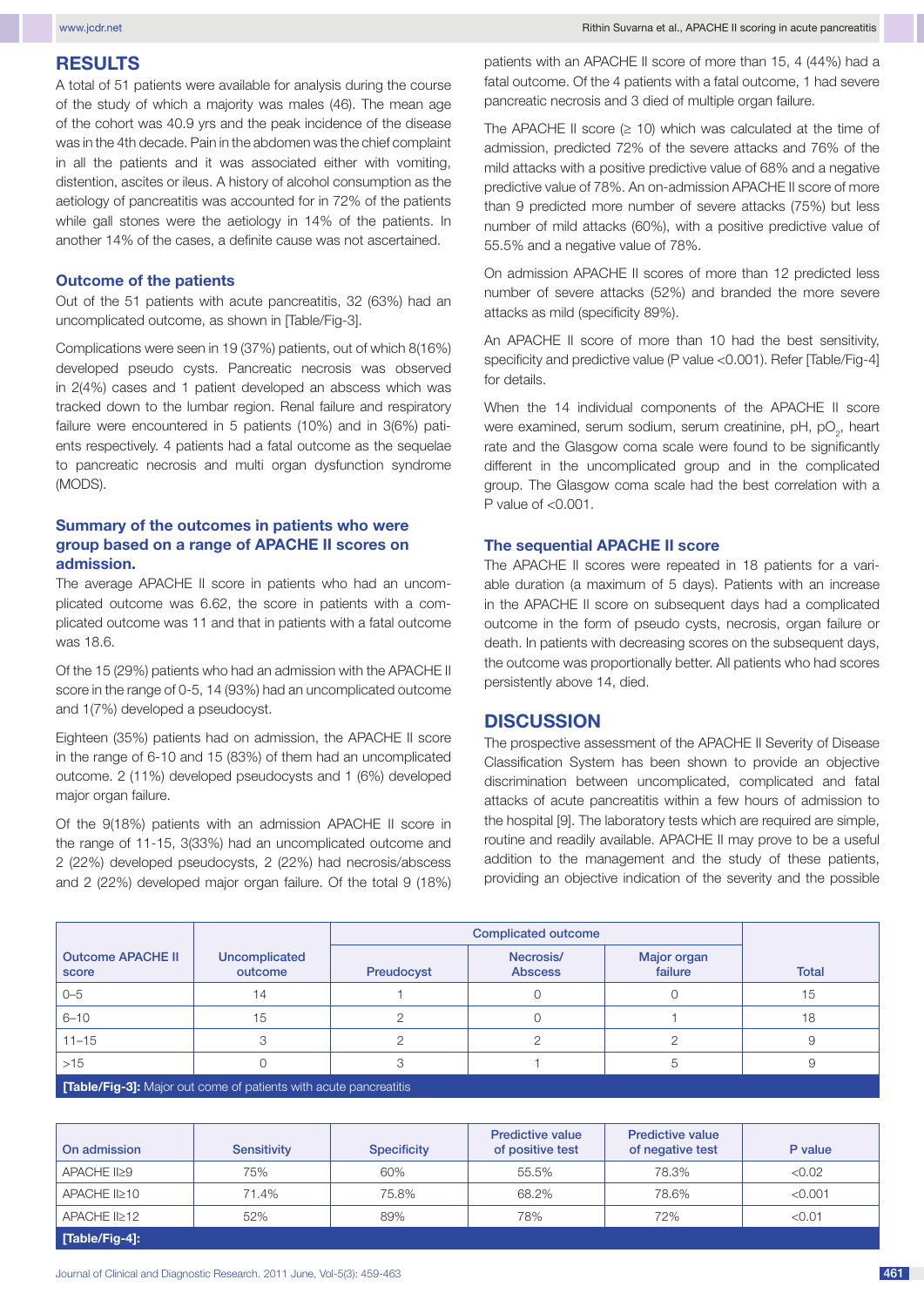|                                                                                                                                     | <b>Sensitivity</b> | <b>Specificity</b> | <b>Positive</b><br>predictive value | <b>Negative</b><br>predictive value |  |  |  |  |
|-------------------------------------------------------------------------------------------------------------------------------------|--------------------|--------------------|-------------------------------------|-------------------------------------|--|--|--|--|
| Prediction of severe outcome                                                                                                        |                    |                    |                                     |                                     |  |  |  |  |
| Present study                                                                                                                       | 75%                | 60%                | 55%                                 | 78%                                 |  |  |  |  |
| Larvin et al study                                                                                                                  | 63%                | 81%                | 46%                                 | 89%                                 |  |  |  |  |
| Wilson et al study                                                                                                                  | 68%                | 67%                | 40%                                 | 87%                                 |  |  |  |  |
| Prediction of major organ failure                                                                                                   |                    |                    |                                     |                                     |  |  |  |  |
| Present study                                                                                                                       | 92%                | 76%                | 63%                                 | 95%                                 |  |  |  |  |
| Larvin et al study                                                                                                                  | 76%                | 84%                | 38%                                 | 96%                                 |  |  |  |  |
| Prediction of pancreatic collections                                                                                                |                    |                    |                                     |                                     |  |  |  |  |
| Present study                                                                                                                       | 54%                | 76%                | 46%                                 | 81%                                 |  |  |  |  |
| Larvin et al study                                                                                                                  | 73%                | 84%                | 31%                                 | 97%                                 |  |  |  |  |
| <b>[Table/Fig-5]:</b> Comparison of diagnostic performance of on admission APACHE II score with Larvin et al and Wilson et al study |                    |                    |                                     |                                     |  |  |  |  |

outcome of an attack soon after admission to the hospital [10]. Thus, it may permit an early, non – invasive selection of patients for intensive therapy of inclusion in the clinical trials.

In this study, acute pancreatitis was found nine times more commonly in males than in females and the mean age was 40.9 years. These results do not match with the results from the study of Larvin et al where the male; female ratio was 47:53 and the mean age was 62 years. In the present study, alcohol was the aetiological factor in 60% of the patients and gallstones were the aetiological factor in 14%, contrary to alcohol being the factor in 22% and gallstones in 43% of the patients in Larvin et al's study [9].

The mean APACHE II score on admission for uncomplicated, complicated and fatal outcomes were 6.62, 11 and 18.6 respectively. The scores were comparable with those from Wilson et al's study where the scores were 6.29, 9.35 and 14.2 for the respective groups [10]. The wide difference in the mean APACHE II scores in the patients who had a fatal outcome could be explained by the fact that all the 4 patients who died had an APACHE II score of above 18, which had contributed to the higher mean.

In the present study, pancreatic necrosis was documented only in 4% of the patients, the reason being that necrosis could only be diagnosed by contract enhanced CT scan and confirmed by laparotomy/necropsy [11]. Due to financial constraints, CT scan was done only in 6 patients in this study. Therefore, the incidence of pancreatic necrosis was probably underestimated.

By comparing the outcomes in patient groups which were based on a range of APACHE II scores, it was observed that complications like pseudo cysts, necrosis, major organ failure and death were more common when the APACHE II scores exceeded 10. In contrast to the expectations, pseudo cysts were observed in 1 patient who's APACHE II scores on admission were less than 5. These patients presented to the hospital later than 48 hours after the onset of the symptoms, by which time the severity of the attack had subsided and the recorded scores were spuriously low [12].

It can therefore be concluded that patients with an admission APACHE II score of more than 10 are high risk patients. These patients benefit from treatment in an ICU and it is worthwhile repeating the scores everyday to monitor the clinical state in these patients, in order to detect complications and to institute therapeutic modifications and also to monitor the efficacy of the treatment which is being instituted [13].

The sensitivity, specificity, positive predictive value and negative predictive value were comparable with those of other studies [Table/Fig-5] in the prediction of the severity [4, 7]. On admission, the APACHE II scores were very sensitive for the prediction of major organ failure (92%) but they were less sensitive for the prediction of the pancreatic collection (54%). In contrast to the expectations, the APACHE II scores failed to predict the period of the hospital stay [14]. As the policies with respect to discharge in the individual surgical units differed, the period of hospital stay did not reflect the severity of the disease.

Of the 14 parameters which constituted the APACHE II score, serum sodium, serum creatine, pO2, pH, heart rate and GCS were more often deranged in patients who had a complicated outcome. The Glasgow coma scale had the maximum significance (p value <0.001). [15,16]

In patients in whom the APACHE II scores were repeated on subsequent days, it was observed that an increasing score predicted a complicated or a fatal outcome and that a decreasing score predicted an uncomplicated outcome. Therefore, the daily recording of the APACHE II score may be particularly useful to monitor the progress of the patients and also in taking a decision about the timing of the surgery for pancreatic necrosis [17].

The APACHE II system is superior to other systems like Ranson's, because it is the only system which takes into account all the major risk factors that influence the outcome from the disease including the acute physiological derangements, as well as the patient ability to recover which may be diminished by advancing age or chronic disease [18]. Another advantage is that it can be calculated immediately after admission and can be repeated everyday, unlike other scoring systems for acute pancreatitis. The range of the APACHE II score is wide, providing a better spread between the mild and severe attacks because varying weights are assigned to increasingly abnormal values, rather than all or no judgements [19].

In the present study, the mortality rose steeply to 44% when the APACHE II score range was raised to greater than 16 when compared to the scores between 11 and 15. Moreover, patients with very high scores in the range of 20 to 35 died within 6 hours of admission to the hospital [20].

# **CONCLUSION**

APACHE II scores which are calculated on admission accurately predict the outcome of the patients with acute pancreatitis. A score of  $\geq$ 10 on admission significantly (p value  $<$  0.0001) predicts a complicated outcome with a sensitivity of 72% and a specificity of 76%.